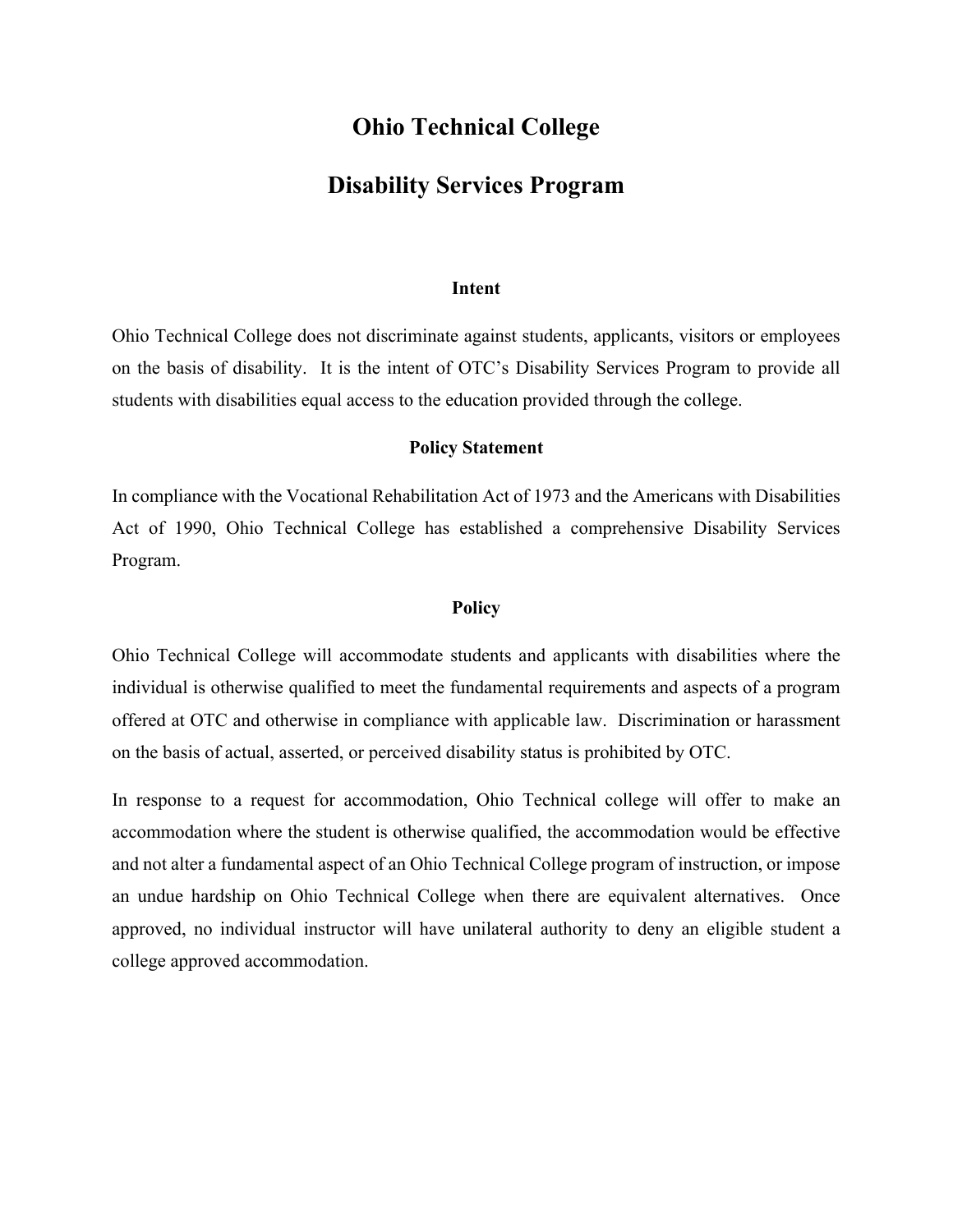#### **Procedure for Students with Disabilities**

When a student requests assistance, the student will be provided with an Accommodation for Disability Form to complete. Once the Form has been completed, the student will turn in the Form and necessary supporting documentation to the VP of Education who will act as the main point of contact for the student seeking the accommodation.

The VP of Education will meet with the student, review their paperwork and discuss the student's needs for accommodation. The VP of Education will seek input from not only the student, but college staff, Department Heads, and others who have experience and/or expertise in the area of disability services.

Following appropriate consultation, the VP of Education will make a decision as to the accommodation to be provided. If the request for accommodation is denied, the letter of denial will include specific reasons for the denial and the student may request a meeting with the College President to review and discuss the decision. If approved, the VP of Education will generate a Letter of Accommodation for the student to provide to their instructors. The instructors are then responsible for meeting the needs of the student as detailed in the Letter of Accommodation. The Department Heads will be involved as needed to assist instructors with making and adhering to the appropriate accommodations.

College staff designated to oversee the academic adjustments/auxiliary aids and services shall distribute a list of these to all faculty of the student enrolled in their courses. No individual instructor will have unilateral authority to deny an eligible student an academic adjustment or other accommodation that has been approved by OTC pursuant to the policy and procedure stated in this document. A faculty member's challenge to implementation shall not be considered cause to reconsider the accommodation. However, should a Department Head raise a validated concern that the approved accommodation may in fact require modification of an essential element of a program, the VP of Education may reopen the interactive process outlined above to determine an alternative adjustment that does not result in a fundamental alteration of an essential element of a program.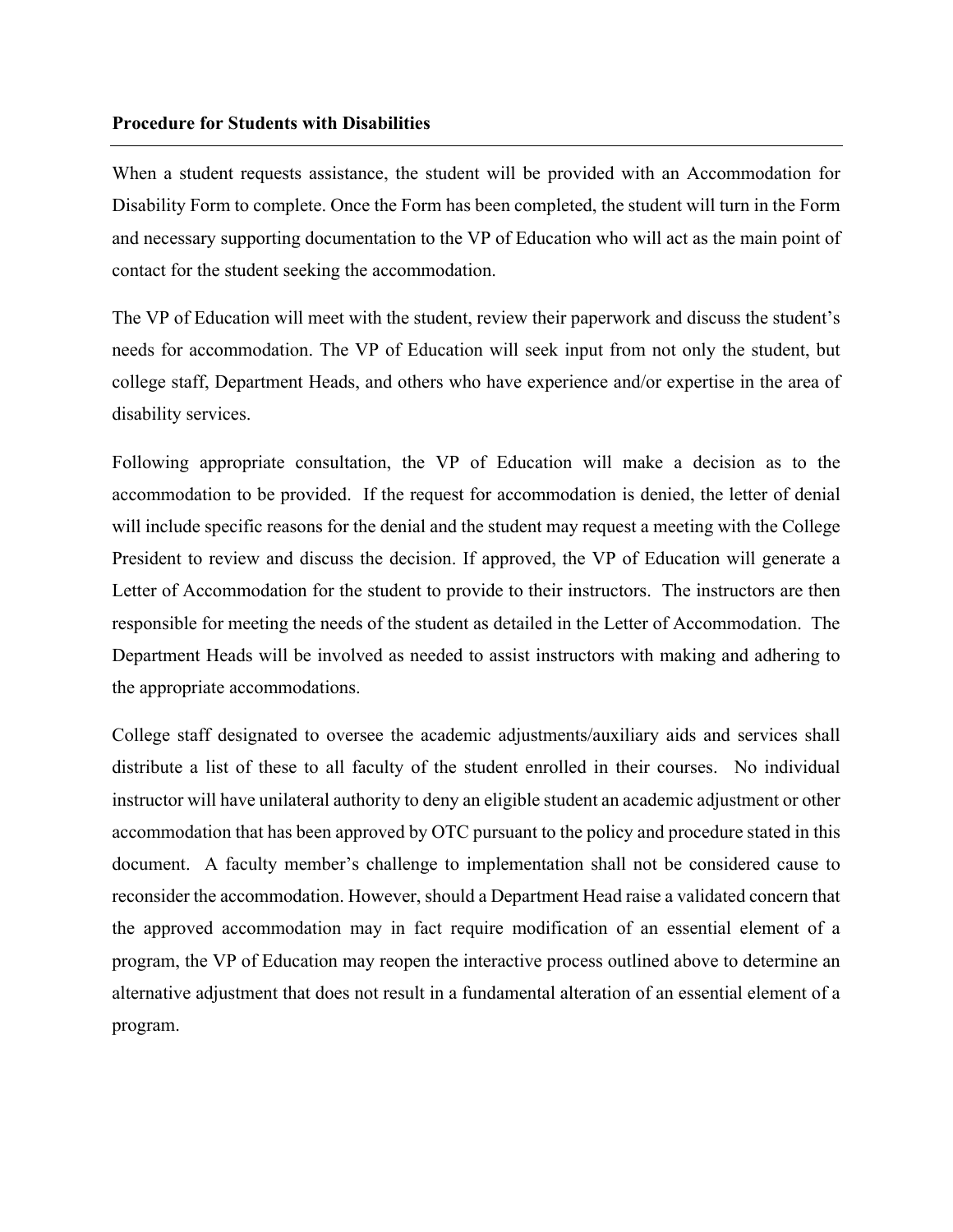#### **Procedure for Visitors with Disabilities**

If an individual with a disability is visiting the school, it is their responsibility to notify a school representative that they have a disability and request accommodation. In the event that a visitor makes their disability known, the visitor should be connected with the VP of Student Engagement to discuss the available accommodations.

Once the VP of Student Engagement and the visitor have discussed and agreed on the accommodation(s), the facilities department will be contacted to help prepare for the visit.

### **Procedure for Employees with Disabilities**

If an employee with a disability requires assistance, it is their responsibility to request a reasonable accommodation orally or in writing. An individual should request accommodation from the Human Resources (HR) Department. Once the request has been made, an HR representative may request documentation that validates the need for accommodation. Once a decision has been made, the employee and their supervisor will be so informed, and appropriate steps will be taken to implement the agreed accommodation(s).

#### **OTC Contact Information:**

Please check with Ohio Technical College reception for current information at 1-216-881-1700 or 1-800-322-7000.

VP of Education: Michael Peth, mpeth@ohiotech.edu

Compliance Manager: Cara Kirtley, ckirtley@ohiotech.edu

VP of Student Engagement: Bonnie LaCorte, blacorte@ohiotech.edu

Human Resources: Shirley Cline, scline@ohiotech.edu